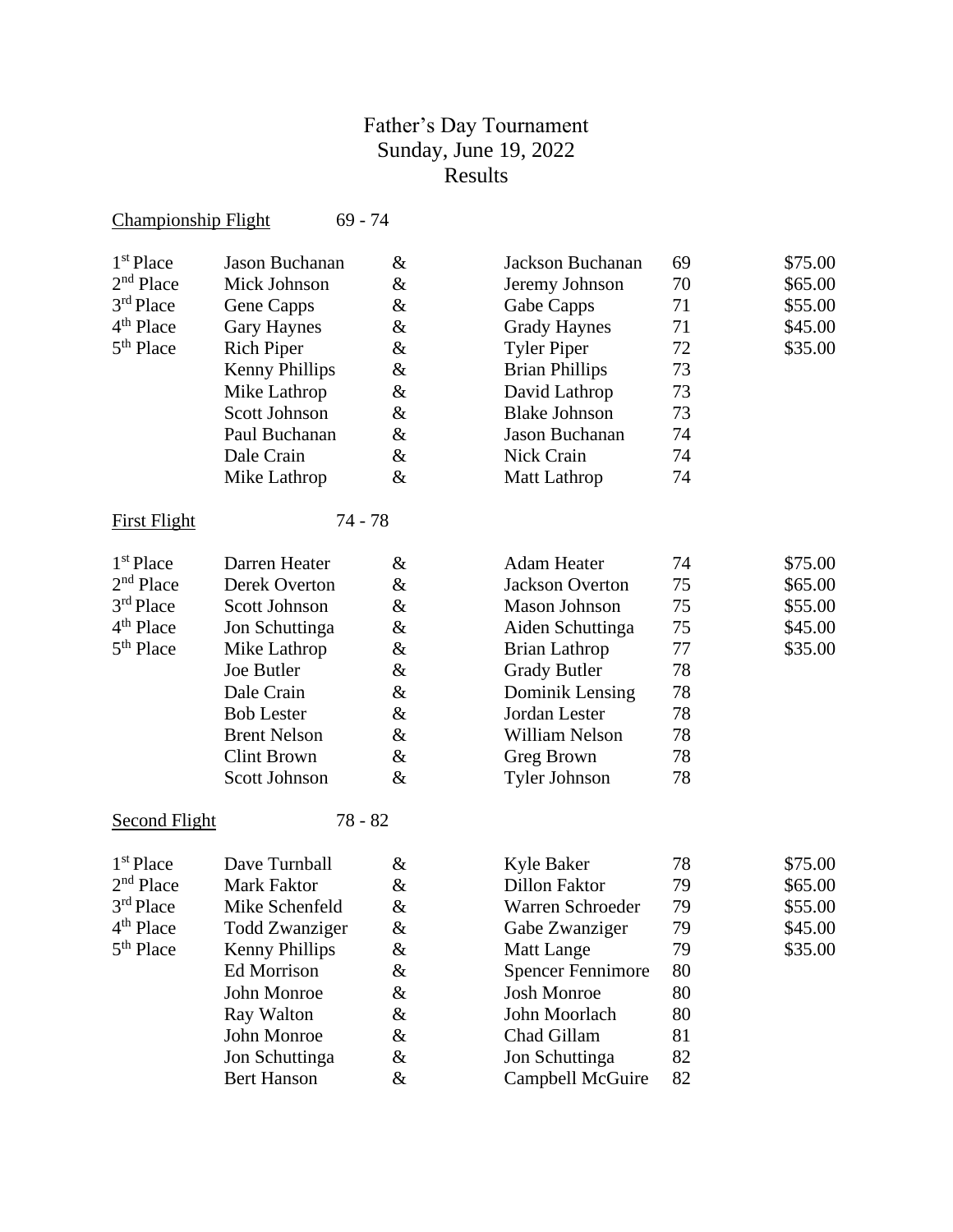| <b>Third Flight</b>   | $82 - 86$               |            |                          |     |         |
|-----------------------|-------------------------|------------|--------------------------|-----|---------|
| 1 <sup>st</sup> Place | <b>Wayne Karstens</b>   | &          | <b>Chad Karstens</b>     | 82  | \$75.00 |
| $2nd$ Place           | Gary Anderson           | &          | <b>Taylor Burton</b>     | 82  | \$65.00 |
| 3rd Place             | Dennis Anderson         | $\&$       | <b>Gary Burton</b>       | 83  | \$55.00 |
| 4 <sup>th</sup> Place | Mark Faktor             | &          | <b>Brandon Faktor</b>    | 83  | \$45.00 |
| 5 <sup>th</sup> Place | <b>Rich Piper</b>       | &          | Nicholas Piper           | 83  | \$35.00 |
|                       | John Overton            | &          | Derek Overton            | 83  |         |
|                       | <b>Steve Hoover</b>     | $\&$       | <b>Stevie Hoover</b>     | 83  |         |
|                       | Jim Dusenbery           | &          | Kohl Dusenbery           | 84  |         |
|                       | Keith Monson            | &          | Von Monson               | 84  |         |
|                       | Darrin Johnson          | &          | Konner Johnson           | 84  |         |
|                       | <b>Curtis Detmering</b> | &          | <b>Clay Detmering</b>    | 86  |         |
| <b>Fourth Flight</b>  |                         | 86 & above |                          |     |         |
| 1 <sup>st</sup> Place | Keith Monson            | &          | Jordan Sandoval          | 86  | \$75.00 |
| 2 <sup>nd</sup> Place | <b>Todd Zwanziger</b>   | &          | Noah Zwanziger           | 87  | \$65.00 |
| 3rd Place             | <b>Steve Hoover</b>     | &          | <b>Reece Hoover</b>      | 87  | \$55.00 |
| 4 <sup>th</sup> Place | Jeff Houchin            | &          | Andrew Houchin           | 87  | \$45.00 |
| 5 <sup>th</sup> Place | <b>Rick Ragan</b>       | &          | <b>Tyler Ragan</b>       | 88  | \$35.00 |
|                       | Dan Vanderpool          | &          | <b>Russel Vanderpool</b> | 88  |         |
|                       | Tim Brend               | &          | <b>Jake Brend</b>        | 89  |         |
|                       | Mike Staudacher         | &          | Joe Staudacher           | 90  |         |
|                       | Tom Homan               | $\&$       | Caden Mueller            | 95  |         |
|                       | <b>Tim Dusenbery</b>    | &          | Sam Dusenbery            | 99  |         |
|                       | <b>Bruce McLaren</b>    | $\&$       | <b>Riley McLaren</b>     | 105 |         |

# Father/Daughter Flights

| <b>Championship Flight</b> | $68 - 80$            |      |                       |    |         |
|----------------------------|----------------------|------|-----------------------|----|---------|
| 1 <sup>st</sup> Place      | Mike Schenfeld       | &    | Steph Zeller          | 68 | \$75.00 |
| $2nd$ Place                | Mike Schenfled       | $\&$ | Katie Schroeder       | 70 | \$60.00 |
| $3rd$ Place                | Dale Crain           | $\&$ | Chelsea Lensing       | 76 | \$50.00 |
| $4th$ Place                | John Monroe          | $\&$ | <b>Emily Gillam</b>   | 78 | \$40.00 |
|                            | Dave Turnball        | $\&$ | Megan Baker           | 78 |         |
|                            | Dale Crain           | $\&$ | Chloe Crain           | 79 |         |
|                            | <b>Gary Bailey</b>   | &    | Lisa Gregerson        | 80 |         |
|                            | John Moorlach        | $\&$ | Amelia Moorlach       | 80 |         |
|                            | Keith Monson         | $\&$ | Vickie Andersen       | 81 |         |
| <b>First Flight</b>        | 81 & above           |      |                       |    |         |
| 1 <sup>st</sup> Place      | Gary Fouche          | &    | Jenn Hermanson        | 81 | \$75.00 |
| 2 <sup>nd</sup> Place      | <b>Derek Overton</b> | &    | <b>Camryn Overton</b> | 83 | \$60.00 |